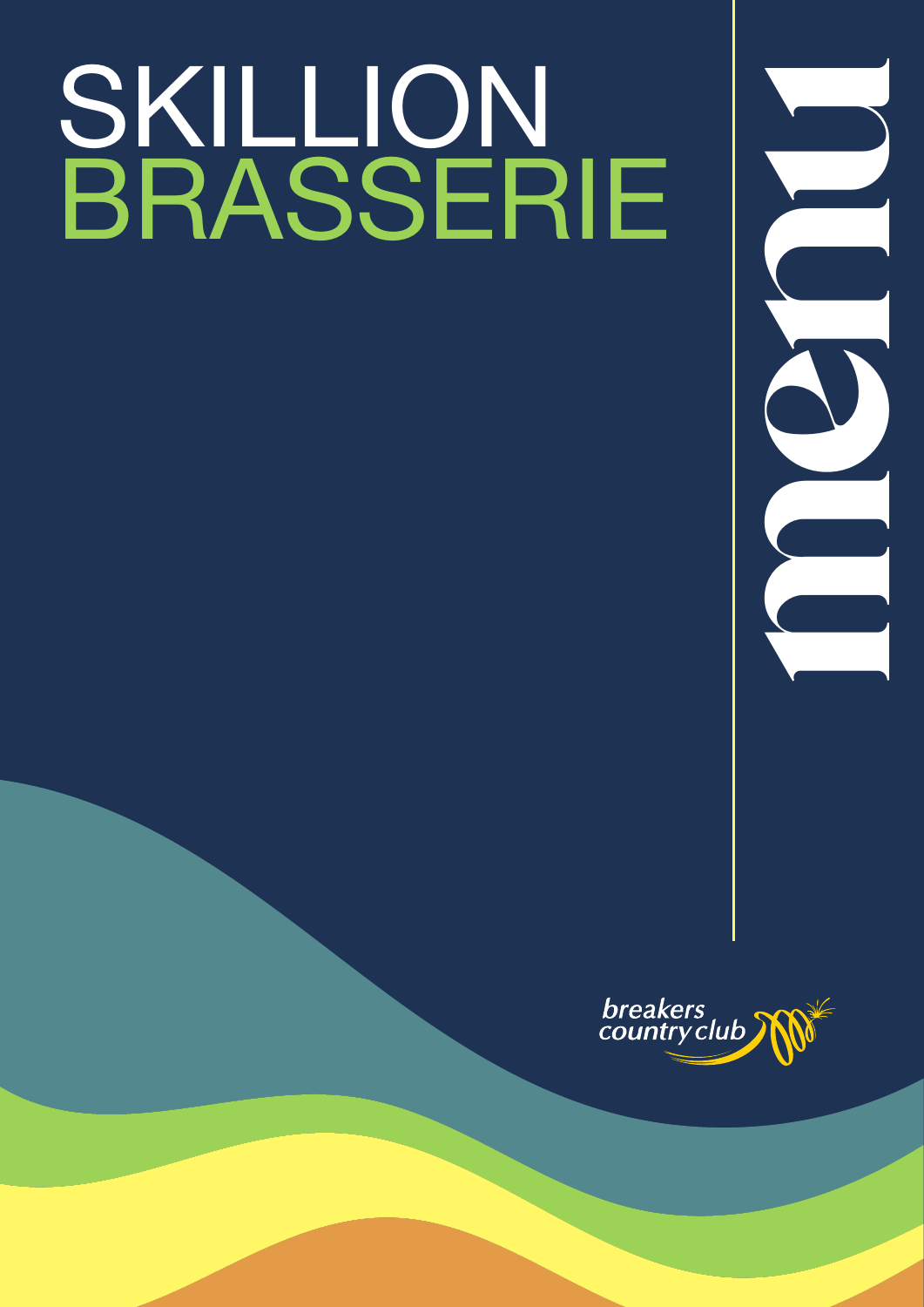### Starters

|                                                                                          |     | .    |
|------------------------------------------------------------------------------------------|-----|------|
| GARLIC BREAD (4)                                                                         | 7.5 | 8.3  |
| CHEESY GARLIC BREAD (4)                                                                  | 8.5 | 9.3  |
| MIXED ARANCINI BALLS (3) (V)<br>Served with basil pesto aioli                            | 16  | 17.6 |
| SEARED SCALLOPS (5) (GF)<br>Served on a turmeric & cauliflower puree & crispy prosciutto | 19  | 21   |
| SALT & PEPPER SQUID (GF)<br>Served with salad & citrus tartare                           | 18  | 20   |

M NM

M NM



| ROAST OF THE DAY (GF) (DF)<br>Please ask our staff for today's selection - with roast potato, roast pumpkin<br>& steamed vegetables served with gravy                                     | 19 | 21 |
|-------------------------------------------------------------------------------------------------------------------------------------------------------------------------------------------|----|----|
| <b>BREAKERS BURGER</b><br>House made beef patty with lettuce, beetroot, tomato, cucumber, caramelised onion<br>& bacon jam topped with American cheese on a toasted bun served with chips | 19 | 21 |
| <b>CAJUN CHICKEN BURGER</b><br>Grilled Cajun spiced chicken breast, lettuce, beetroot, tomato, cucumber,<br>finished with sour cream & sweet chilli on a toasted bun served with chips    | 19 | 21 |
| <b>CHICKEN SCHNITZEL</b><br>Crumbed chicken breast served with chips & salad or a selection of vegetables                                                                                 | 20 | 22 |
| CHICKEN "PARMI"<br>Crumbed chicken breast topped with ham & napolitana sauce with<br>3 cheeses then grilled served with chips & salad or a selection of vegetables                        | 22 | 24 |
| CRUMBED LAMB CUTLETS (2)<br>With creamy mashed potato, green peas & house made red wine jus<br>Extra cutlet 10M 11NM                                                                      | 30 | 33 |
| NACHOS (GF)<br>Traditional beef & bean nachos served with guacamole, salsa & sour cream                                                                                                   | 18 | 20 |
| PULLED PORK NACHOS (GF)<br>Pulled pork & bean nachos served with guacamole, salsa & sour cream & crackling dust                                                                           | 18 | 20 |
| <b>CAESAR SALAD</b><br>Baby cos lettuce, crispy bacon, hardboiled egg, parmesan cheese & croutons tossed in a house made Caesar dressing<br>Add Chicken 7M 7.7NM   Add Prawns (4) 9M 10NM | 19 | 21 |
| WARM BEEF SALAD (GF)<br>Garlic marinated beef strips tossed with roasted beetroot, rocket, fetta cheese & pine nuts                                                                       | 22 | 24 |



|                                                                                                                                                                          | $\mathbf{v}$ | .  |
|--------------------------------------------------------------------------------------------------------------------------------------------------------------------------|--------------|----|
| BUTTERNUT PUMPKIN SALAD (V) (GF)<br>Roasted butternut pumpkin seasoned with smoked sea salt, tossed with fresh rocket, dukkha & creamy fetta cheese                      | 20           | 22 |
| DHAL CURRY (VG) (GF)<br>Red lentil curry prepared in house with aromatic herbs & spices served with steamed basmati rice and poppadom                                    | 24           | 26 |
| VEGETARIAN NACHOS (V) (GF)<br>Traditional vegetarian nachos served with guacamole, salsa & sour cream                                                                    | 18           | 20 |
| MELANZANE PARMIGIANA (V)<br>Crumbed eggplant topped with napolitana sauce; rocket & three cheeses then grilled<br>Served with chips & salad or a selection of vegetables | 24           | 26 |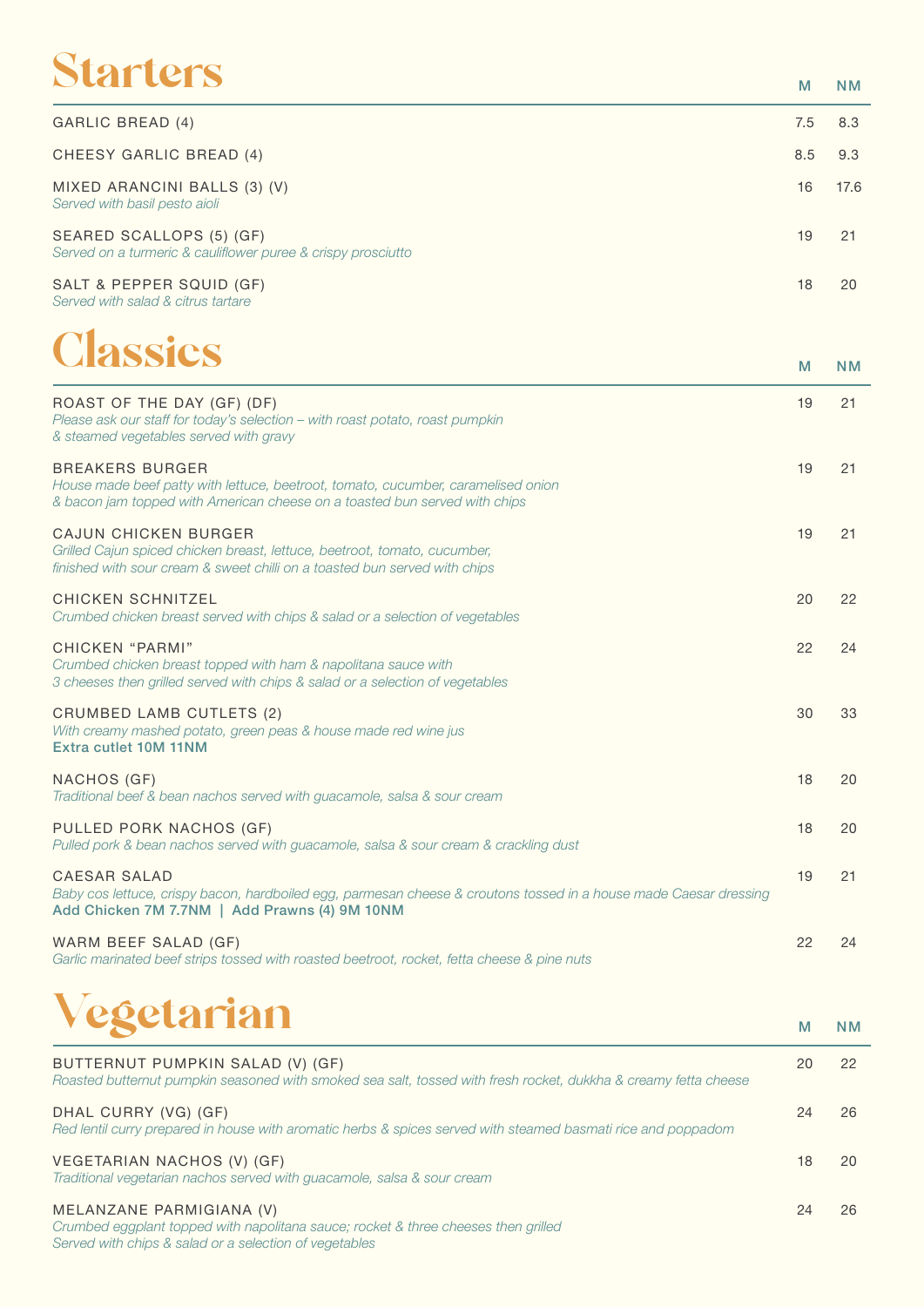# Seafood

| .                                                                                                                                                                            | м  | NM. |
|------------------------------------------------------------------------------------------------------------------------------------------------------------------------------|----|-----|
| <b>FISH N CHIPS</b><br>Battered flathead fillets served with chips & salad or a selection of vegetables with house made tartare sauce                                        | 22 | 24  |
| <b>BARRAMUNDI</b><br>Oven baked barramundi fillet on a bed of soba noodles with miso broth & bok choy                                                                        | 29 | 32  |
| <b>GRILLED SALMON</b><br>Grilled Atlantic Salmon on a bed of roasted root vegetables topped with beetroot mascarpone with caramelised lime                                   | 29 | 32  |
| SALT & PEPPER SQUID SALAD (GF)<br>Fresh squid tossed with seasoned rice flour & fried until crispy on a fresh garden salad topped with<br>a sweet chilli house made dressing | 27 | 30  |
| <b>SEAFOOD MARINARA</b><br>Prawns, scallops, fish & squid tossed in a rich tomato sauce with fettuccine topped with gremolata                                                | 28 | 31  |
| $\Omega$ in $\Omega$ in $\Omega$                                                                                                                                             |    |     |

| <b>CHARGE STILL</b>                                                                                                                                                                           | M  | <b>NM</b> |
|-----------------------------------------------------------------------------------------------------------------------------------------------------------------------------------------------|----|-----------|
| 300G BLACK ANGUS SCOTCH (GF) (DF)                                                                                                                                                             | 35 | 38        |
| 300G BLACK ANGUS SIRLOIN (GF) (DF)<br>chips & salad OR vegetables<br>Add side sauce: Gravy (GF) FREE   $\cdot$ Mushroom (GF) $\cdot$ Diane (GF) $\cdot$ Pink Peppercorn + Bacon (GF) 2M 2.2NM | 33 | 36        |
| PORK LOIN (GF)<br>Grilled pork loin topped with brandy cream prawns served on a medley of roast root vegetables                                                                               | 31 | 34        |
| CHICKEN BREAST (GF)<br>Grilled chicken breast served on a bed of creamy garlic mash topped with wilted spinach cream & toasted almond flakes                                                  | 27 | 29        |

## Stir Fries

| A JUDIT THE TUBE OF THE PART                                                                                                                                                                  |    | <b>NM</b> |
|-----------------------------------------------------------------------------------------------------------------------------------------------------------------------------------------------|----|-----------|
| PAD SEE EW (V) (GF)<br>Rice noodles tossed with Asian greens, garlic & house made stir fry sauce<br>Add Chicken 7M 7.7NM   Add Prawns (4) 9M 10NM                                             | 21 | 23        |
| NASI GORENG (V) (GF)<br>Indonesian style fried rice with vegetables, topped with fried shallots, crushed peanuts, fried egg & prawn crackers<br>Add Chicken 7M 7.7NM   Add Prawns (4) 9M 10NM | 22 | 24        |
| CHICKEN LARB (GF)<br>Chicken mince tossed with fragrant herbs & spices served on a bed of rocket with toasted roti                                                                            | 20 | 22        |

| <b>Sides</b>                            |   |     |
|-----------------------------------------|---|-----|
|                                         | M | N M |
| Beer battered chips (VG) (DF)           | 8 | 9   |
| Sweet potato fries (VG) (GF) (DF)       | 9 | 10  |
| Creamy potato mash (V) (GF)             | 7 | 8   |
| Steamed green vegetables (VG) (GF) (DF) | 9 | 10  |
| Side garden salad (VG) (GF) (DF)        | 6 | 6.5 |
|                                         |   |     |

#### Kids M NM Fettuccine Bolognaise *topped with parmesan cheese* 10 11 Chicken Nuggets (6) (DF) *served with chips* 10 11 Mini Hawaiian Pizza *mini ham cheese & pineapple pizza* 10 11 Grilled Hamburger 10 11